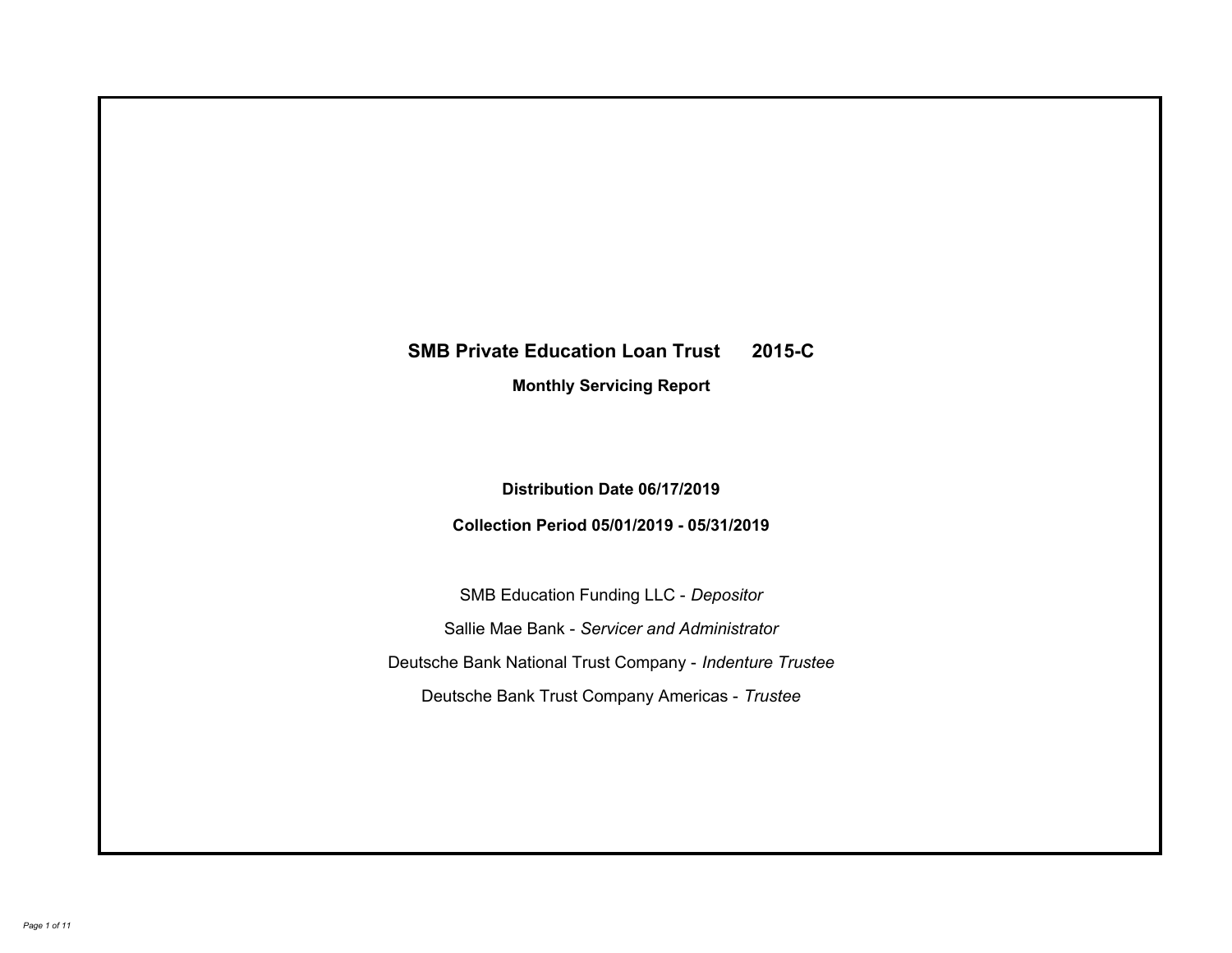| A         | <b>Student Loan Portfolio Characteristics</b>   |                                              | <b>Settlement Date</b><br>10/27/2015 | 04/30/2019           | 05/31/2019           |
|-----------|-------------------------------------------------|----------------------------------------------|--------------------------------------|----------------------|----------------------|
|           | <b>Principal Balance</b>                        |                                              | \$693,787,197.00                     | \$409,336,019.87     | \$402,205,323.25     |
|           | Interest to be Capitalized Balance              |                                              | 55,852,621.68                        | 16,882,779.11        | 16,692,376.98        |
|           | Pool Balance                                    |                                              | \$749,639,818.68                     | \$426,218,798.98     | \$418,897,700.23     |
|           | Weighted Average Coupon (WAC)                   |                                              |                                      |                      |                      |
|           |                                                 | WAC1 (Contractual Interest Rate on the Loan) | 8.28%                                | 9.40%                | 9.39%                |
|           |                                                 | WAC2 (Average of Applicable Interest Rate)   | 8.28%                                | 9.34%                | 9.34%                |
|           | WAC3 (Average of Actual Interest Rate)          |                                              | 8.22%                                | 9.27%                | 9.26%                |
|           | Weighted Average Remaining Term                 |                                              | 127.00                               | 122.54               | 122.62               |
|           | Number of Loans                                 |                                              | 65,154                               | 38,616               | 37,982               |
|           | Number of Borrowers<br>Pool Factor              |                                              | 45,614                               | 27,756               | 27,284               |
|           | Since Issued Total Constant Prepayment Rate (1) |                                              |                                      | 0.568564781<br>9.97% | 0.558798625<br>9.95% |
|           |                                                 |                                              |                                      |                      |                      |
| В         | <b>Debt Securities</b>                          | Cusip/Isin                                   | 05/15/2019                           |                      | 06/17/2019           |
|           | A <sub>2</sub> A                                | 78448RAB2                                    | \$103,400,990.14                     |                      | \$99,945,526.92      |
|           | A2B                                             | 78448RAC0                                    | \$49,952,169.15                      |                      | \$48,282,863.24      |
|           | A3                                              | 78448RAD8                                    | \$75,000,000.00                      |                      | \$75,000,000.00      |
|           | В                                               | 78448RAE6                                    | \$70,000,000.00                      |                      | \$70,000,000.00      |
|           | C                                               | 78448RAF3                                    | \$50,000,000.00                      |                      | \$50,000,000.00      |
|           |                                                 |                                              |                                      |                      |                      |
| ${\bf C}$ | <b>Certificates</b>                             | <b>Cusip/Isin</b>                            | 05/15/2019                           |                      | 06/17/2019           |
|           | Residual                                        | 78448R106                                    | \$100,000.00                         |                      | \$100,000.00         |
|           |                                                 |                                              |                                      |                      |                      |
| D         | <b>Account Balances</b>                         |                                              | 05/15/2019                           |                      | 06/17/2019           |
|           | Reserve Account Balance                         |                                              | \$1,884,455.00                       |                      | \$1,884,455.00       |
|           |                                                 |                                              |                                      |                      |                      |
| E         | <b>Asset / Liability</b>                        |                                              | 05/15/2019                           |                      | 06/17/2019           |
|           | Overcollateralization Percentage                |                                              | 18.27%                               |                      | 18.06%               |
|           | Specified Overcollateralization Amount          |                                              | \$127,865,639.69                     |                      | \$125,669,310.07     |
|           | Actual Overcollateralization Amount             |                                              | \$77,865,639.69                      |                      | \$75,669,310.07      |
|           |                                                 |                                              |                                      |                      |                      |

(1) For additional information, see 'Since Issued CPR Methodology' found on page 11 of this report.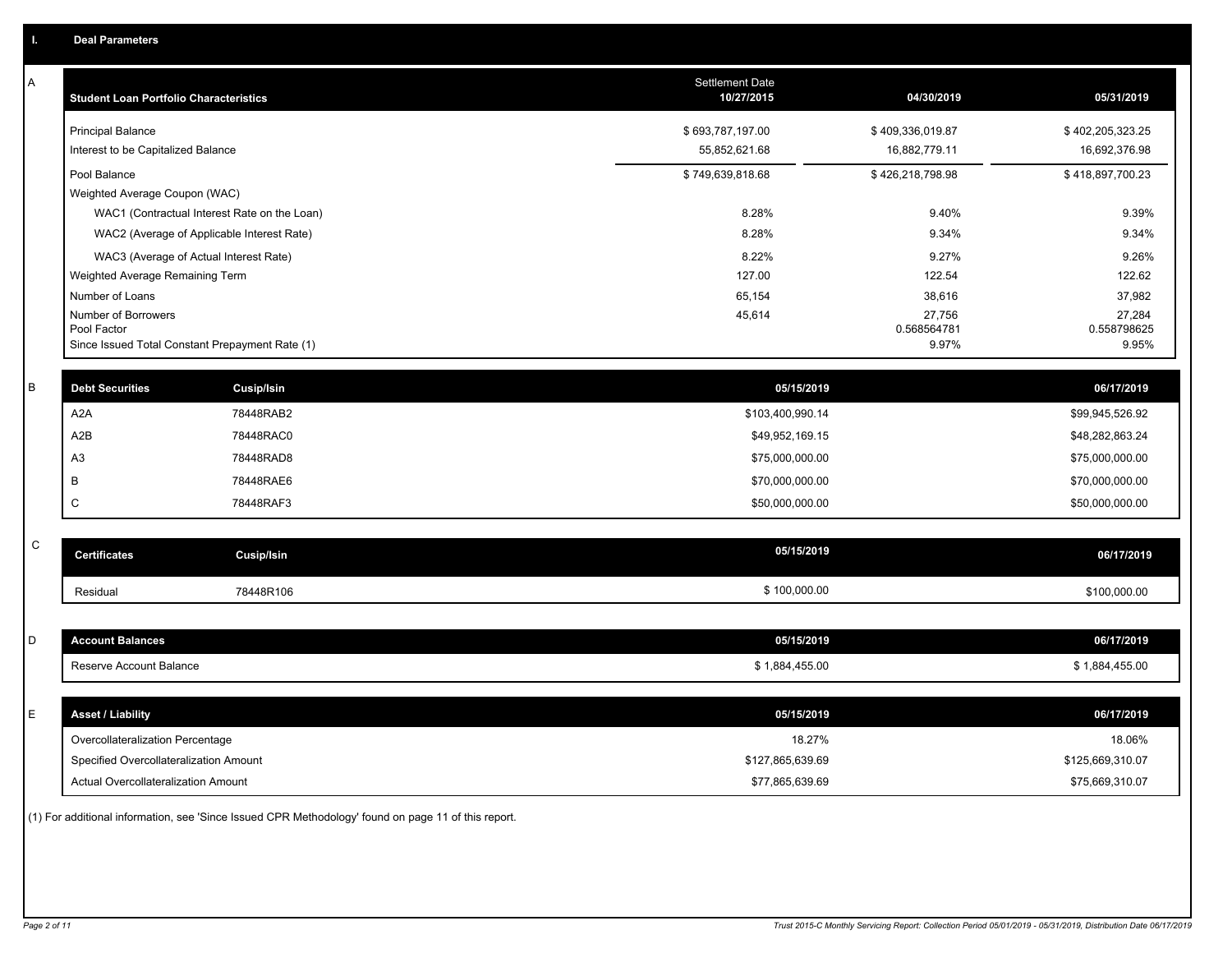#### **II. 2015-C Trust Activity 05/01/2019 through 05/31/2019**

| <b>Borrower Principal</b><br>7,366,684.80<br><b>Consolidation Activity Principal</b><br>0.00<br>60.79<br>Seller Principal Reimbursement<br>Servicer Principal Reimbursement<br>0.00 |  |
|-------------------------------------------------------------------------------------------------------------------------------------------------------------------------------------|--|
|                                                                                                                                                                                     |  |
|                                                                                                                                                                                     |  |
|                                                                                                                                                                                     |  |
|                                                                                                                                                                                     |  |
| 0.00<br>Delinquent Principal Purchases by Servicer                                                                                                                                  |  |
| 0.00<br><b>Other Principal Deposits</b>                                                                                                                                             |  |
| \$7,366,745.59<br><b>Total Principal Receipts</b>                                                                                                                                   |  |
| B<br><b>Student Loan Interest Receipts</b>                                                                                                                                          |  |
| <b>Borrower Interest</b><br>2,361,082.78                                                                                                                                            |  |
| 0.00<br><b>Consolidation Activity Interest</b>                                                                                                                                      |  |
| 0.00<br>Seller Interest Reimbursement                                                                                                                                               |  |
| Servicer Interest Reimbursement<br>0.00                                                                                                                                             |  |
| 0.00<br>Delinquent Interest Purchases by Servicer                                                                                                                                   |  |
| Other Interest Deposits<br>0.00                                                                                                                                                     |  |
| \$2,361,082.78<br><b>Total Interest Receipts</b>                                                                                                                                    |  |
| C<br><b>Recoveries on Realized Losses</b><br>\$114,483.70                                                                                                                           |  |
| D<br><b>Investment Income</b><br>\$22,488.74                                                                                                                                        |  |
| Ε<br><b>Funds Borrowed from Next Collection Period</b><br>\$0.00                                                                                                                    |  |
| F<br>\$0.00<br><b>Funds Repaid from Prior Collection Period</b>                                                                                                                     |  |
| G<br>\$0.00<br>Loan Sale or Purchase Proceeds                                                                                                                                       |  |
| \$0.00<br>н<br>Initial Deposits to Distribution Account                                                                                                                             |  |
| <b>Excess Transferred from Other Accounts</b><br>\$0.00                                                                                                                             |  |
| <b>Borrower Benefit Reimbursements</b><br>\$0.00<br>J                                                                                                                               |  |
| \$0.00<br>κ<br><b>Other Deposits</b>                                                                                                                                                |  |
| L<br><b>Other Fees Collected</b><br>\$0.00                                                                                                                                          |  |
| М<br><b>AVAILABLE FUNDS</b><br>\$9,864,800.81                                                                                                                                       |  |
| N<br>Non-Cash Principal Activity During Collection Period<br>\$236,048.97                                                                                                           |  |
| O<br>Aggregate Purchased Amounts by the Depositor, Servicer or Seller<br>\$0.00                                                                                                     |  |
| P<br>\$0.00<br>Aggregate Loan Substitutions                                                                                                                                         |  |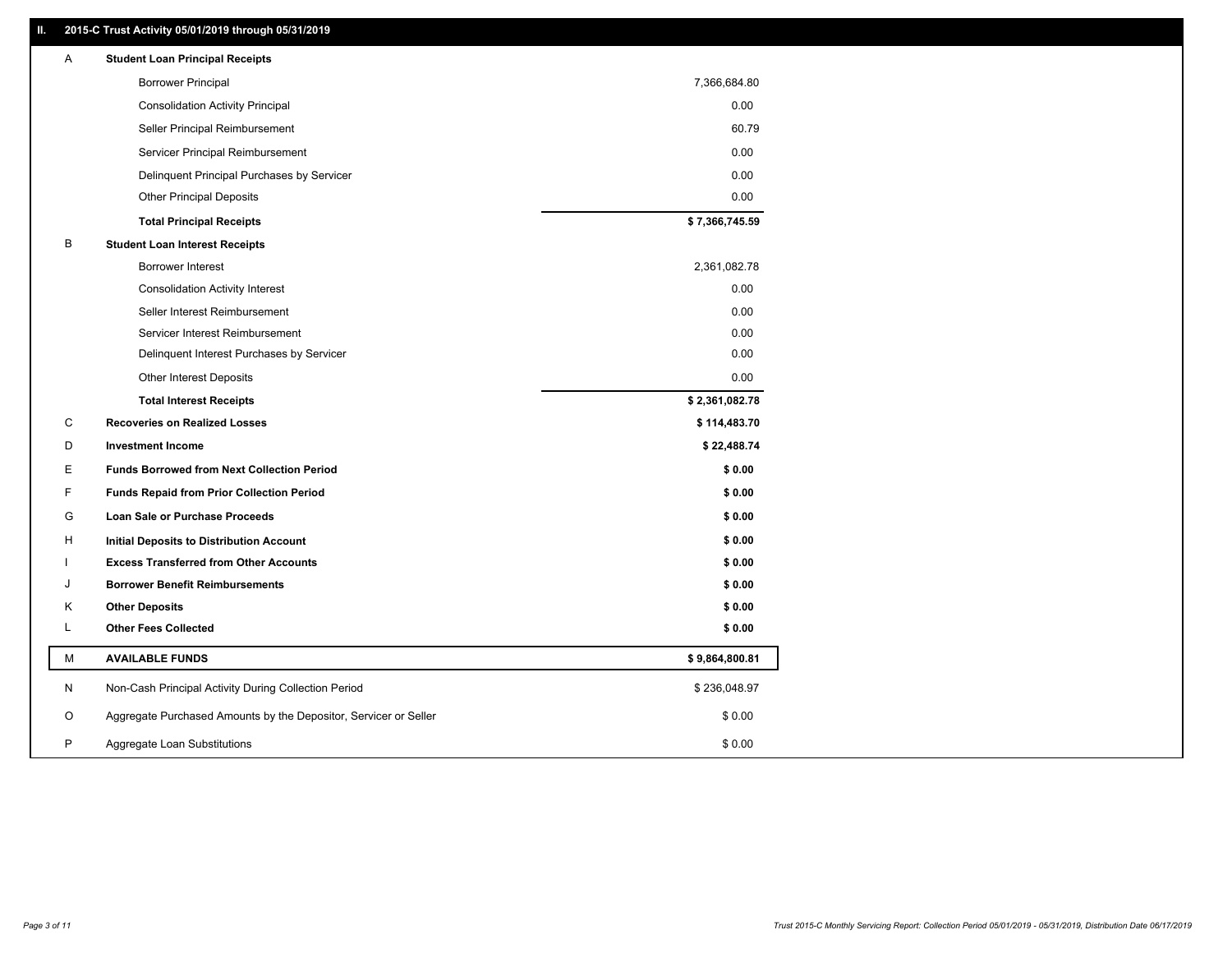|                   |                       |                          |         |                                                           | <b>Loans by Repayment Status</b> |                            |                          |         |                                                           |                |                            |
|-------------------|-----------------------|--------------------------|---------|-----------------------------------------------------------|----------------------------------|----------------------------|--------------------------|---------|-----------------------------------------------------------|----------------|----------------------------|
|                   |                       |                          |         | 05/31/2019                                                |                                  |                            |                          |         | 04/30/2019                                                |                |                            |
|                   |                       | <b>Wtd Avg</b><br>Coupon | # Loans | Principal and<br><b>Interest Accrued</b><br>to Capitalize | % of Principal                   | % of Loans in<br>Repay (1) | <b>Wtd Avg</b><br>Coupon | # Loans | Principal and<br><b>Interest Accrued</b><br>to Capitalize | % of Principal | % of Loans in<br>Repay (1) |
| INTERIM:          | IN SCHOOL             | 10.64%                   | 1,126   | \$16,804,876.78                                           | 4.012%                           | $-$ %                      | 10.64%                   | 1,323   | \$19,768,081.52                                           | 4.638%         | $-$ %                      |
|                   | GRACE                 | 10.67%                   | 558     | \$8,423,664.38                                            | 2.011%                           | $-$ %                      | 10.55%                   | 381     | \$5,824,432.69                                            | 1.367%         | $-$ %                      |
|                   | <b>DEFERMENT</b>      | 10.41%                   | 2,474   | \$33,781,077.44                                           | 8.064%                           | $-$ %                      | 10.40%                   | 2,647   | \$35,728,584.13                                           | 8.383%         | $-$ %                      |
| <b>REPAYMENT:</b> | <b>CURRENT</b>        | 9.03%                    | 31,602  | \$328,074,466.58                                          | 78.319%                          | 91.160%                    | 9.03%                    | 32,053  | \$333,219,533.62                                          | 78.180%        | 91.319%                    |
|                   | 31-60 DAYS DELINQUENT | 8.65%                    | 563     | \$7,999,024.66                                            | 1.910%                           | 2.223%                     | 8.85%                    | 550     | \$7,442,946.97                                            | 1.746%         | 2.040%                     |
|                   | 61-90 DAYS DELINQUENT | 8.75%                    | 324     | \$4,549,240.71                                            | 1.086%                           | 1.264%                     | 8.16%                    | 273     | \$4,155,831.19                                            | 0.975%         | 1.139%                     |
|                   | > 90 DAYS DELINQUENT  | 10.48%                   | 163     | \$2,250,223.60                                            | 0.537%                           | 0.625%                     | 10.38%                   | 172     | \$2,434,961.97                                            | 0.571%         | 0.667%                     |
|                   | FORBEARANCE           | 9.66%                    | 1,172   | \$17,015,126.08                                           | 4.062%                           | 4.728%                     | 9.66%                    | 1,217   | \$17,644,426.89                                           | 4.140%         | 4.835%                     |
| <b>TOTAL</b>      |                       |                          | 37,982  | \$418,897,700.23                                          | 100.00%                          | 100.00%                    |                          | 38,616  | \$426,218,798.98                                          | 100.00%        | 100.00%                    |

Percentages may not total 100% due to rounding  $\star$ 

1 Loans classified in "Repayment" include any loan for which interim interest only, \$25 fixed payments or full principal and interest payments are due.

|                         |                                                                                                                                                                                |                   |         |                                                           | <b>Loans by Borrower Status</b> |                                |                          |         |                                                                  |                |                                |
|-------------------------|--------------------------------------------------------------------------------------------------------------------------------------------------------------------------------|-------------------|---------|-----------------------------------------------------------|---------------------------------|--------------------------------|--------------------------|---------|------------------------------------------------------------------|----------------|--------------------------------|
|                         |                                                                                                                                                                                |                   |         | 05/31/2019                                                |                                 |                                |                          |         | 04/30/2019                                                       |                |                                |
|                         |                                                                                                                                                                                | Wtd Avg<br>Coupon | # Loans | Principal and<br><b>Interest Accrued</b><br>to Capitalize | % of Principal                  | % of Loans in<br>P&I Repay (2) | <b>Wtd Avg</b><br>Coupon | # Loans | <b>Principal and</b><br><b>Interest Accrued</b><br>to Capitalize | % of Principal | % of Loans in<br>P&I Repay (2) |
| INTERIM:                | IN SCHOOL                                                                                                                                                                      | 10.38%            | 2,050   | \$30,959,893.18                                           | 7.391%                          | $-$ %                          | 10.38%                   | 2,416   | \$36,234,201.23                                                  | 8.501%         | $-$ %                          |
|                         | GRACE                                                                                                                                                                          | 10.38%            | 1,014   | \$14,603,423.84                                           | 3.486%                          | $-$ %                          | 10.30%                   | 690     | \$10,137,055.85                                                  | 2.378%         | $-$ %                          |
|                         | <b>DEFERMENT</b>                                                                                                                                                               | 10.14%            | 4,407   | \$57,254,530.87                                           | 13.668%                         | $-$ %                          | 10.15%                   | 4,695   | \$60,111,652.07                                                  | 14.103%        | $-$ %                          |
| P&I REPAYMENT:          | <b>CURRENT</b>                                                                                                                                                                 | 8.90%             | 28,322  | \$284,677,184.81                                          | 67.959%                         | 90.065%                        | 8.90%                    | 28,628  | \$288,389,282.78                                                 | 67.662%        | 90.196%                        |
|                         | 31-60 DAYS DELINQUENT                                                                                                                                                          | 8.60%             | 545     | \$7,805,701.88                                            | 1.863%                          | 2.470%                         | 8.79%                    | 530     | \$7,142,912.69                                                   | 1.676%         | 2.234%                         |
|                         | 61-90 DAYS DELINQUENT                                                                                                                                                          | 8.69%             | 311     | \$4,351,664.82                                            | 1.039%                          | 1.377%                         | 8.16%                    | 269     | \$4,127,852.93                                                   | 0.968%         | 1.291%                         |
|                         | > 90 DAYS DELINQUENT                                                                                                                                                           | 10.50%            | 161     | \$2,230,174.75                                            | 0.532%                          | 0.706%                         | 10.38%                   | 171     | \$2,431,414.54                                                   | 0.570%         | 0.760%                         |
|                         | <b>FORBEARANCE</b>                                                                                                                                                             | 9.66%             | 1,172   | \$17,015,126.08                                           | 4.062%                          | 5.383%                         | 9.66%                    | 1,217   | \$17,644,426.89                                                  | 4.140%         | 5.518%                         |
| <b>TOTAL</b><br>$\star$ | Percentages may not total 100% due to rounding<br>2 Loans classified in "P&I Repayment" includes only those loans for which scheduled principal and interest payments are due. |                   | 37,982  | \$418,897,700.23                                          | 100.00%                         | 100.00%                        |                          | 38,616  | \$426,218,798.98                                                 | 100.00%        | 100.00%                        |

WAC reflects WAC3 To conform with company standard reporting these sections now include Princial and Interest Accrued to Capitalize.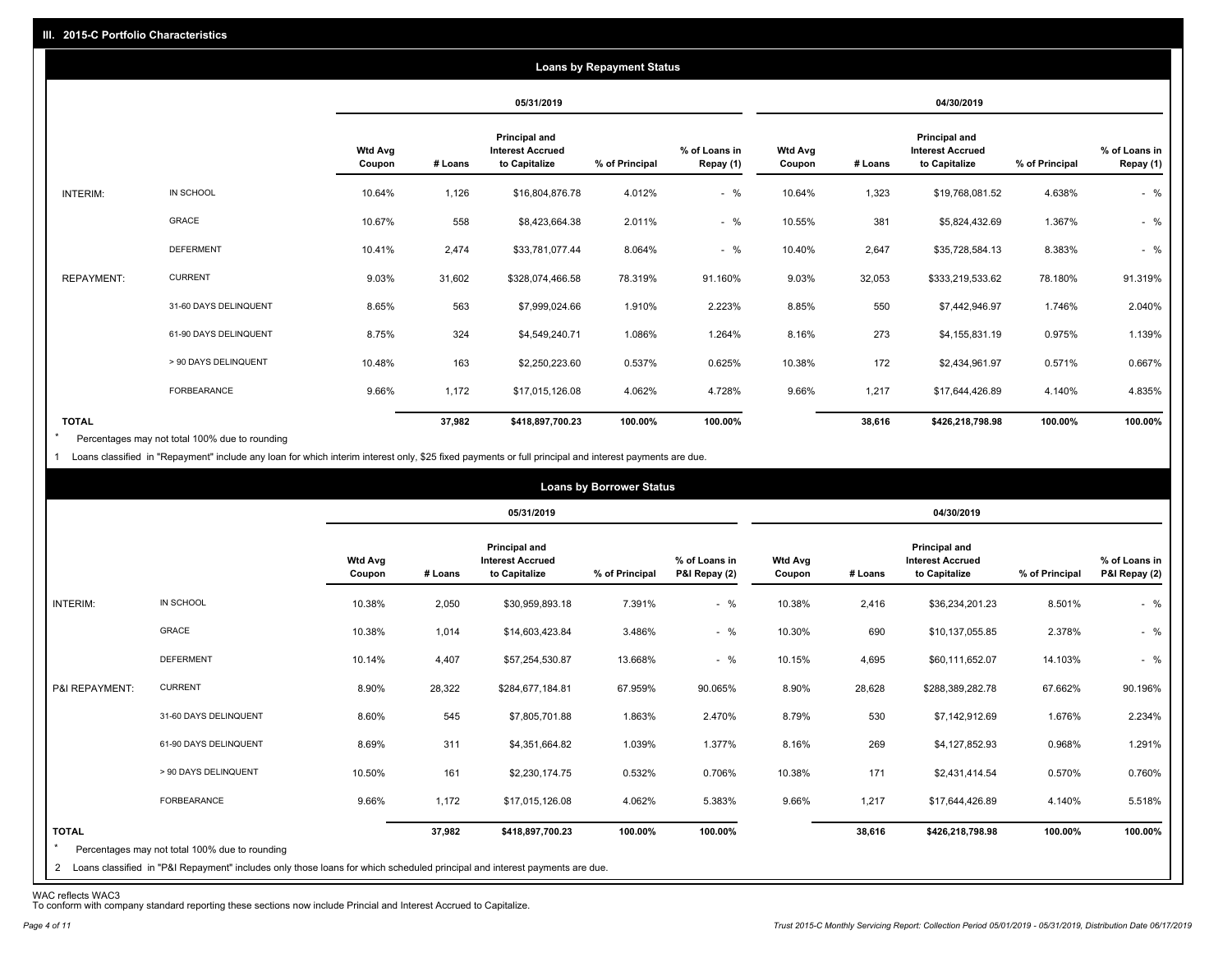|                                                                                                  | 5/31/2019        | 4/30/2019        |  |
|--------------------------------------------------------------------------------------------------|------------------|------------------|--|
| Pool Balance                                                                                     | \$418,897,700.23 | \$426,218,798.98 |  |
| Total # Loans                                                                                    | 37,982           | 38,616           |  |
| <b>Total # Borrowers</b>                                                                         | 27,284           | 27,756           |  |
| Weighted Average Coupon                                                                          | 9.34%            | 9.34%            |  |
| Weighted Average Remaining Term                                                                  | 122.62           | 122.54           |  |
| Percent of Pool - Cosigned                                                                       | 93.3%            | 93.3%            |  |
| Percent of Pool - Non Cosigned                                                                   | 6.7%             | 6.7%             |  |
| Borrower Interest Accrued for Period                                                             | \$3,173,920.46   | \$3,130,850.59   |  |
| <b>Outstanding Borrower Interest Accrued</b>                                                     | \$19,437,103.49  | \$19,616,402.06  |  |
| Gross Principal Realized Loss - Periodic *                                                       | \$692,585.12     | \$766,381.14     |  |
| Gross Principal Realized Loss - Cumulative *                                                     | \$23,614,663.86  | \$22,922,078.74  |  |
| Recoveries on Realized Losses - Periodic                                                         | \$114,483.70     | \$90,119.46      |  |
| Recoveries on Realized Losses - Cumulative                                                       | \$3,404,523.18   | \$3,290,039.48   |  |
| Net Losses - Periodic                                                                            | \$578,101.42     | \$676,261.68     |  |
| Net Losses - Cumulative                                                                          | \$20,210,140.68  | \$19,632,039.26  |  |
| Non-Cash Principal Activity - Capitalized Interest                                               | \$935,381.61     | \$587,456.96     |  |
| Since Issued Total Constant Prepayment Rate (CPR) (1)                                            | 9.95%            | 9.97%            |  |
| <b>Loan Substitutions</b>                                                                        | \$0.00           | \$0.00           |  |
| <b>Cumulative Loan Substitutions</b>                                                             | \$0.00           | \$0.00           |  |
| <b>Unpaid Servicing Fees</b>                                                                     | \$0.00           | \$0.00           |  |
| <b>Unpaid Administration Fees</b>                                                                | \$0.00           | \$0.00           |  |
| <b>Unpaid Carryover Servicing Fees</b>                                                           | \$0.00           | \$0.00           |  |
| Note Interest Shortfall                                                                          | \$0.00           | \$0.00           |  |
| Loans in Modification                                                                            | \$43,588,570.39  | \$43,301,713.37  |  |
| % of Loans in Modification as a % of Loans in Repayment (P&I)                                    | 14.57%           | 14.33%           |  |
|                                                                                                  |                  |                  |  |
| % Annualized Gross Principal Realized Loss - Periodic as a %<br>of Loans in Repayment (P&I) * 12 | 2.78%            | 3.04%            |  |
| % Gross Principal Realized Loss - Cumulative as a % of<br>Original Pool Balance                  | 3.15%            | 3.06%            |  |

\* In accordance with the Servicer's current policies and procedures, after September 1, 2017 loans subject to bankruptcy claims generally will not be reported as a charged-off unless and until they are delinquent for 120 d

(1) For additional information, see 'Since Issued CPR Methodology' found on page 11 of this report.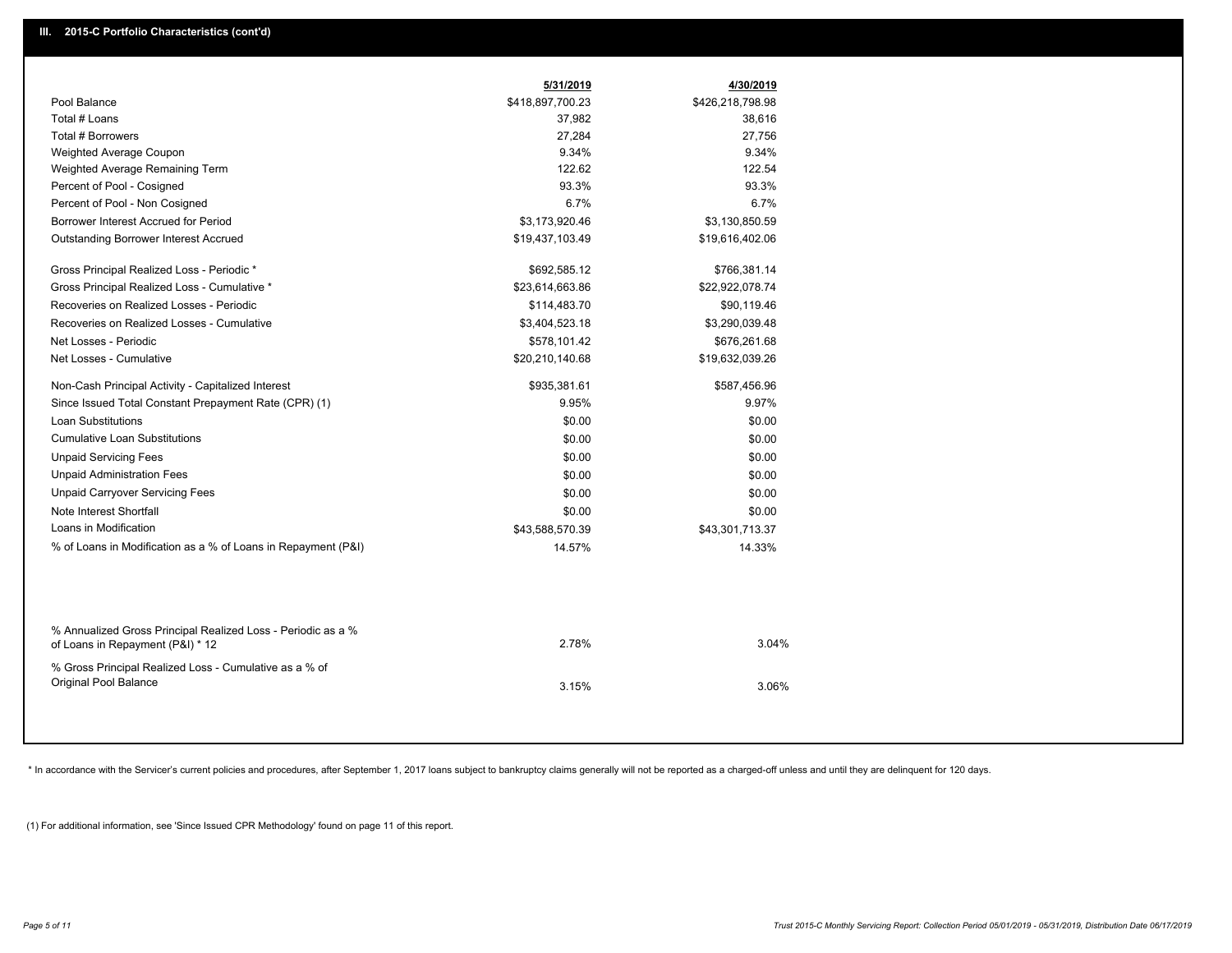#### **Loan Program**  A

|                                    | Weighted<br><b>Average Coupon</b> | # LOANS     | <b>\$ AMOUNT</b> | $%$ *    |
|------------------------------------|-----------------------------------|-------------|------------------|----------|
| - Smart Option Interest-Only Loans | 8.77%                             | 8,064       | \$60,930,761.00  | 14.545%  |
| - Smart Option Fixed Pay Loans     | 9.25%                             | 9,937       | \$130,614,368.37 | 31.180%  |
| - Smart Option Deferred Loans      | 9.40%                             | 19,981      | \$227,352,570.86 | 54.274%  |
| - Other Loan Programs              | $0.00\%$                          | $\mathbf 0$ | \$0.00           | 0.000%   |
| <b>Total</b>                       | 9.26%                             | 37,982      | \$418,897,700.23 | 100.000% |

\* Percentages may not total 100% due to rounding

B

C

**Index Type**

|                       | Weighted<br><b>Average Coupon</b> | # LOANS | <b>S AMOUNT</b>  | $%$ *    |
|-----------------------|-----------------------------------|---------|------------------|----------|
| - Fixed Rate Loans    | 7.14%                             | 9,125   | \$120,338,106.48 | 28.727%  |
| - LIBOR Indexed Loans | 10.12%                            | 28,857  | \$298,559,593.75 | 71.273%  |
| - Other Index Rates   | $0.00\%$                          |         | \$0.00           | 0.000%   |
| <b>Total</b>          | 9.26%                             | 37,982  | \$418,897,700.23 | 100.000% |

\* Percentages may not total 100% due to rounding

#### **Weighted Average Recent FICO**

| (2)<br>Wtd Avg Recent FICO Band | # LOANS | <b>\$ AMOUNT</b> | $%$ *    |
|---------------------------------|---------|------------------|----------|
| $0 - 639$                       | 3,248   | \$37,438,828.52  | 8.937%   |
| 640 - 669                       | 2,497   | \$27,382,378.16  | 6.537%   |
| 670 - 699                       | 4,099   | \$46,406,634.14  | 11.078%  |
| 700 - 739                       | 7,815   | \$87,986,457.04  | 21.004%  |
| $740 +$                         | 20,320  | \$219,674,535.34 | 52.441%  |
| $N/A$ <sub>(1)</sub>            | 3       | \$8,867.03       | 0.002%   |
| <b>Total</b>                    | 37,982  | \$418,897,700.23 | 100.000% |

WAC reflects WAC3

To conform with company standard reporting these sections now include Princial and Interest Accrued to Capitalize.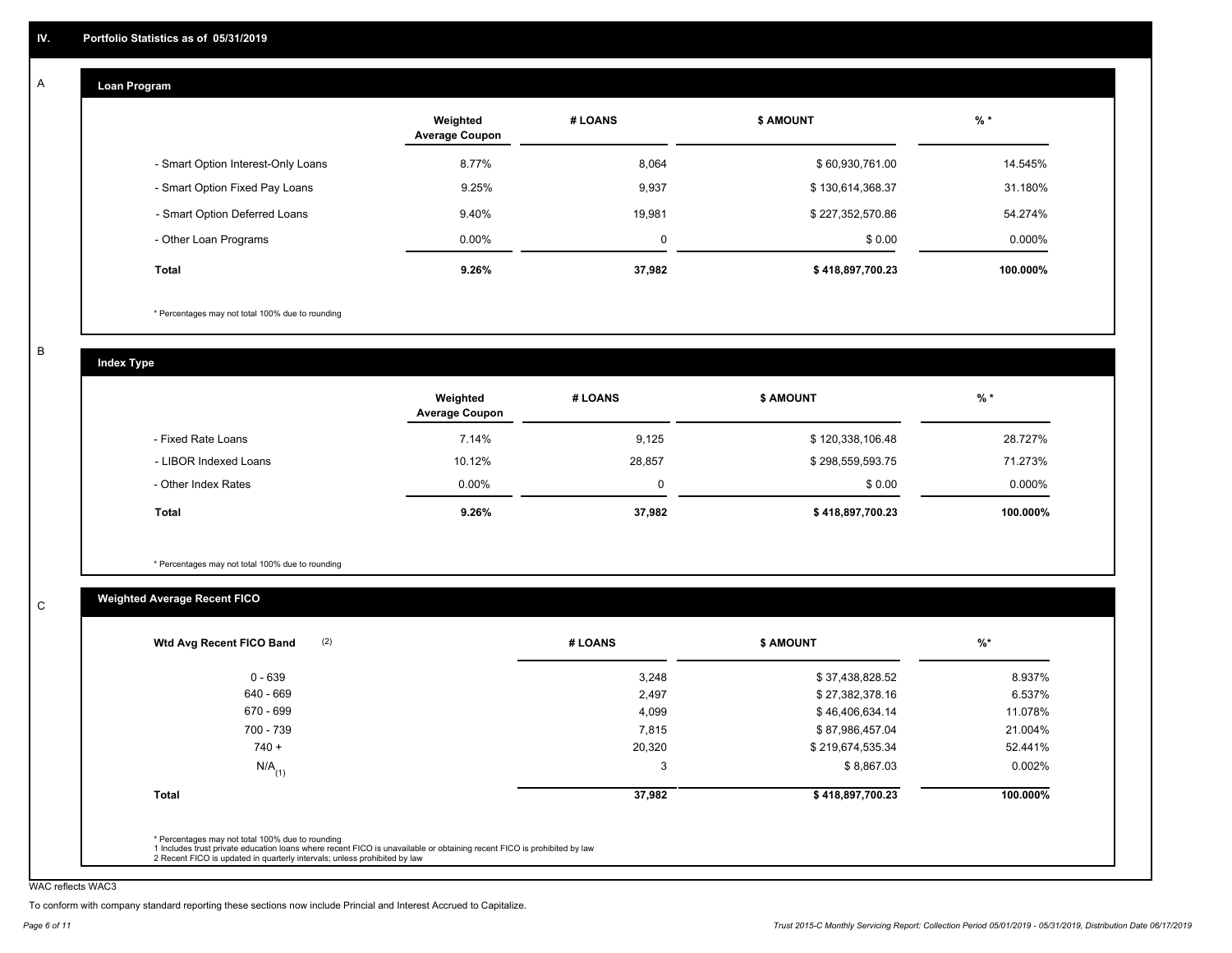| V. |     | 2015-C Reserve Account and Principal Distribution Calculations                                 |                  |  |
|----|-----|------------------------------------------------------------------------------------------------|------------------|--|
| А. |     | <b>Reserve Account</b>                                                                         |                  |  |
|    |     | Specified Reserve Account Balance                                                              | \$1,884,455.00   |  |
|    |     | Actual Reserve Account Balance                                                                 | \$1,884,455.00   |  |
| В. |     | <b>Principal Distribution Amount</b>                                                           |                  |  |
|    | i.  | Class A Notes Outstanding                                                                      | \$228,353,159.29 |  |
|    | ii. | Pool Balance                                                                                   | \$418,897,700.23 |  |
|    |     | First Priority Principal Distribution Amount (i - ii)<br>iii.                                  | \$0.00           |  |
|    |     | Class A and B Notes Outstanding<br>iv.                                                         | \$298,353,159.29 |  |
|    | v.  | First Priority Principal Distribution Amount                                                   | \$0.00           |  |
|    |     | Pool Balance<br>vi.                                                                            | \$418,897,700.23 |  |
|    |     |                                                                                                |                  |  |
|    |     | Specified Overcollateralization Amount<br>vii.                                                 | \$125,669,310.07 |  |
|    |     | Available Funds (after payment of waterfall items A through H)<br>viii.                        | \$8,476,398.32   |  |
|    |     | <b>Class C Notes Outstanding</b><br>ix.                                                        | \$50,000,000.00  |  |
|    |     | Regular Principal Distribution Amount (if (iv > 0, (iv - v) - (vi - vii), min(viii, ix))<br>х. | \$5,124,769.13   |  |
|    |     | Pool Balance<br>xi.                                                                            | \$418,897,700.23 |  |
|    |     | 10% of Initial Pool Balance<br>xii.                                                            | \$74,963,981.87  |  |
|    |     | First Priority Principal Distribution Amount<br>xiii.                                          | \$0.00           |  |
|    |     | Regular Principal Distribution Amount<br>XIV.                                                  | \$5,124,769.13   |  |
|    |     | Available Funds (after payment of waterfall items A through J)<br>XV.                          | \$3,351,629.19   |  |
|    |     | xvi. Additional Principal Distribution Amount (if(ix $\lt$ = x, min(xv, xi - xiii - xiv)))     | \$0.00           |  |
|    |     |                                                                                                |                  |  |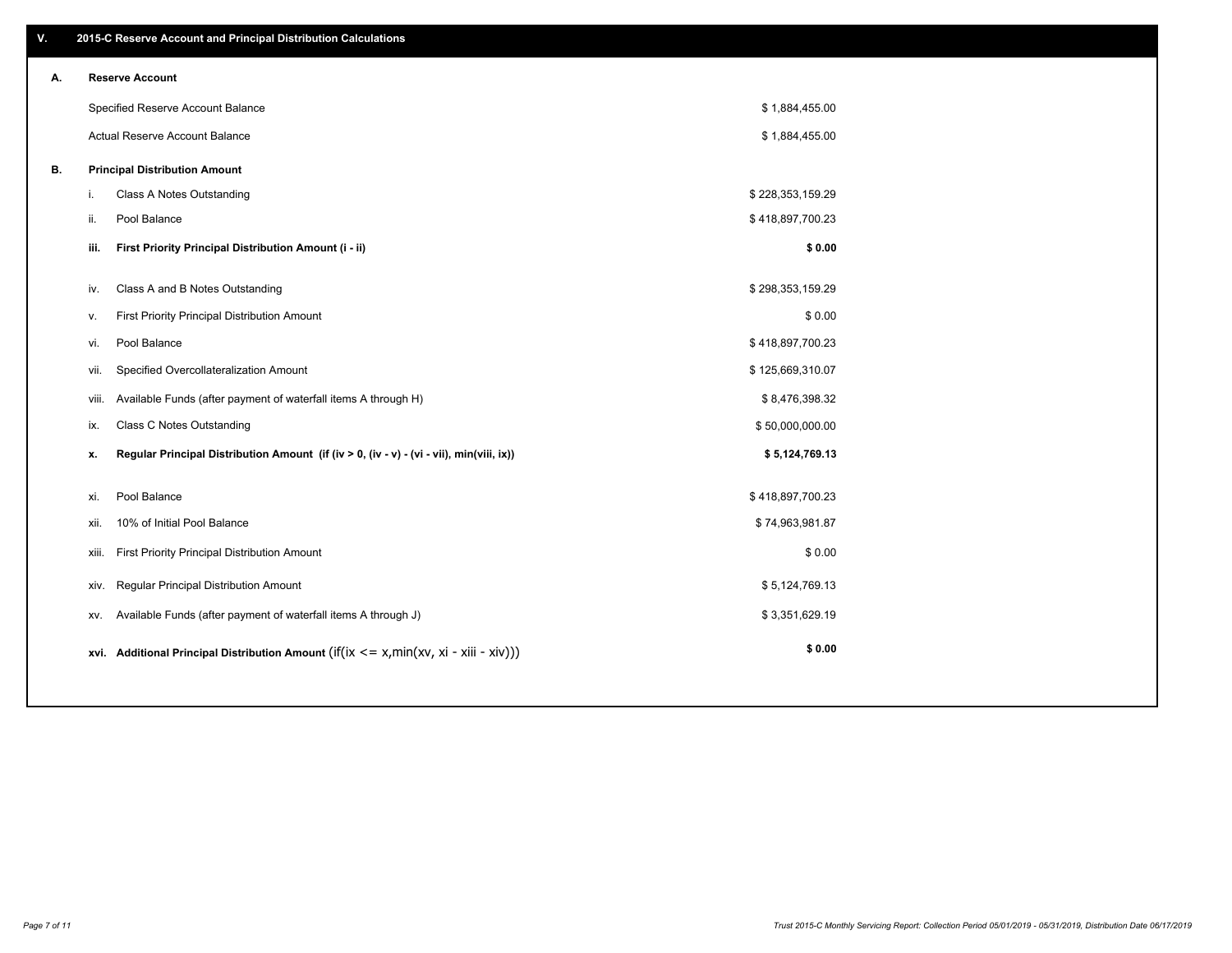|    |                                                                                   | Paid                 | <b>Funds Balance</b>             |
|----|-----------------------------------------------------------------------------------|----------------------|----------------------------------|
|    | <b>Total Available Funds</b>                                                      |                      | \$9,864,800.81                   |
| Α  | <b>Trustee Fees</b>                                                               | \$0.00               | \$9,864,800.81                   |
| В  | <b>Servicing Fees</b>                                                             | \$273,840.47         | \$9,590,960.34                   |
| C  | i. Administration Fees<br>ii. Unreimbursed Administrator Advances plus any Unpaid | \$8,333.00<br>\$0.00 | \$9,582,627.34<br>\$9,582,627.34 |
| D  | Class A Noteholders Interest Distribution Amount                                  | \$714,562.35         | \$8,868,064.99                   |
| Е  | <b>First Priority Principal Payment</b>                                           | \$0.00               | \$8,868,064.99                   |
| F. | Class B Noteholders Interest Distribution Amount                                  | \$204,166.67         | \$8,663,898.32                   |
| G  | Class C Noteholders Interest Distribution Amount                                  | \$187,500.00         | \$8,476,398.32                   |
| H  | Reinstatement Reserve Account                                                     | \$0.00               | \$8,476,398.32                   |
|    | Regular Principal Distribution                                                    | \$5,124,769.13       | \$3,351,629.19                   |
| J  | <b>Carryover Servicing Fees</b>                                                   | \$0.00               | \$3,351,629.19                   |
| Κ  | Additional Principal Distribution Amount                                          | \$0.00               | \$3,351,629.19                   |
| L  | <b>Unpaid Expenses of Trustee</b>                                                 | \$0.00               | \$3,351,629.19                   |
| м  | Unpaid Expenses of Administrator                                                  | \$0.00               | \$3,351,629.19                   |
| N  | Remaining Funds to the Residual Certificateholders                                | \$3,351,629.19       | \$0.00                           |
|    |                                                                                   |                      |                                  |

#### **Waterfall Conditions**

| А. |      | <b>Class C Noteholders' Interest Distribution Condition</b><br>Pool Balance                                                                                                                     | \$418,897,700.23 |  |
|----|------|-------------------------------------------------------------------------------------------------------------------------------------------------------------------------------------------------|------------------|--|
|    | Ш.   | Class A and B Notes Outstanding                                                                                                                                                                 | \$298,353,159.29 |  |
|    | iii. | Class C Noteholders' Interest Distribution Ratio (i / ii)                                                                                                                                       | 140.40%          |  |
|    | iv.  | Minimum Ratio                                                                                                                                                                                   | 110.00%          |  |
|    | V.   | Is the Class C Noteholders' Interest Distribution Condition Satisfied (iii > iv)                                                                                                                | ν                |  |
|    |      |                                                                                                                                                                                                 |                  |  |
|    |      | * If the Class C Noteholders' Interest Distribution Condition is satisfied then the amount of interest accrued at the Class C Rate for the Accrual Period is Released on the distribution Date. |                  |  |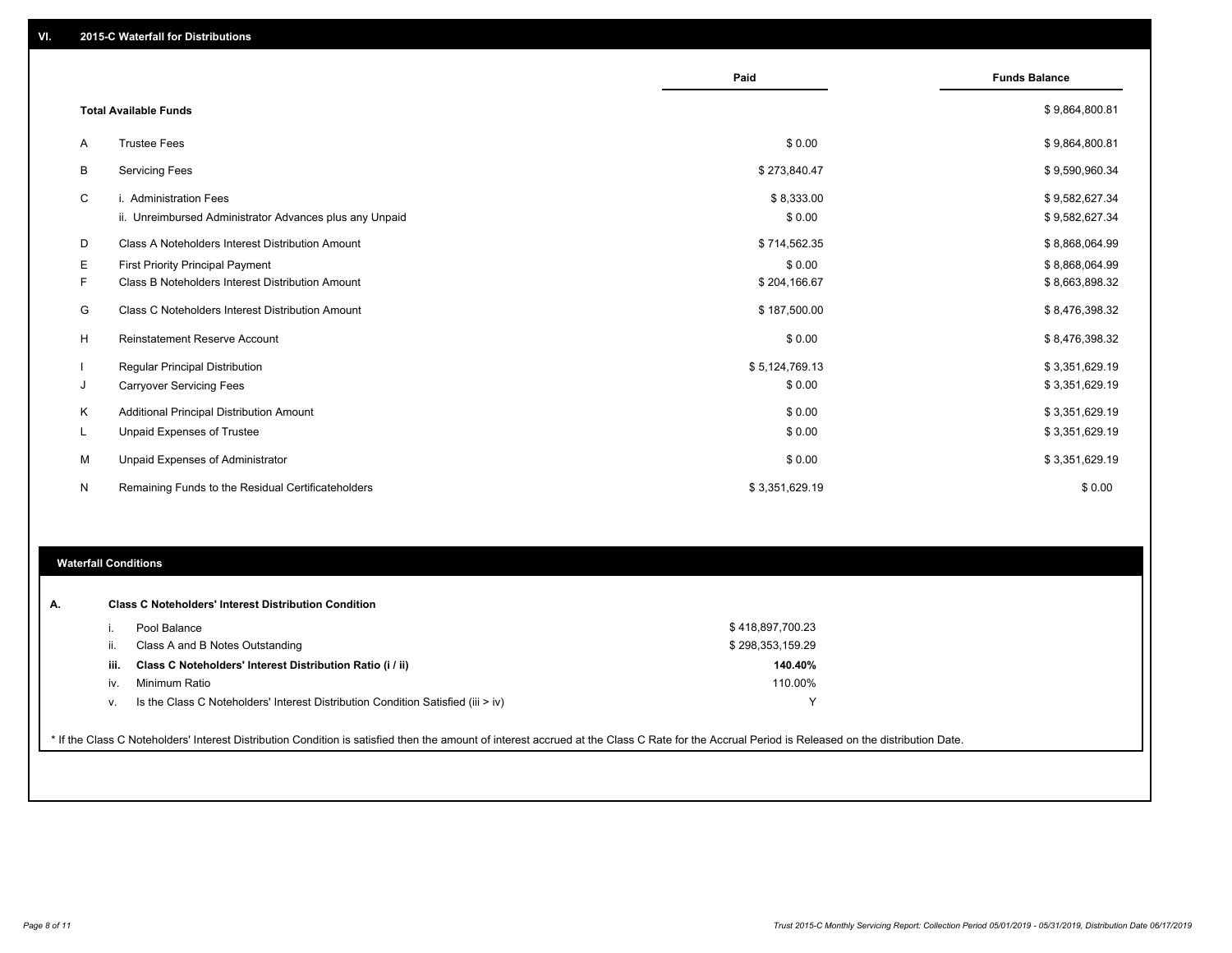#### **VII. 2015-C Distributions**

| <b>Distribution Amounts</b>                                |                         |                         |                         |
|------------------------------------------------------------|-------------------------|-------------------------|-------------------------|
|                                                            | A <sub>2</sub> A        | A <sub>2</sub> B        | A3                      |
| Cusip/Isin                                                 | 78448RAB2               | 78448RAC0               | 78448RAD8               |
| <b>Beginning Balance</b>                                   | \$103,400,990.14        | \$49,952,169.15         | \$75,000,000.00         |
| Index                                                      | <b>FIXED</b>            | <b>LIBOR</b>            | <b>LIBOR</b>            |
| Spread/Fixed Rate                                          | 2.75%                   | 1.40%                   | 1.95%                   |
| Record Date (Days Prior to Distribution)                   | 1 NEW YORK BUSINESS DAY | 1 NEW YORK BUSINESS DAY | 1 NEW YORK BUSINESS DAY |
| <b>Accrual Period Begin</b>                                | 5/15/2019               | 5/15/2019               | 5/15/2019               |
| <b>Accrual Period End</b>                                  | 6/15/2019               | 6/17/2019               | 6/17/2019               |
| Daycount Fraction                                          | 0.08333333              | 0.09166667              | 0.09166667              |
| Interest Rate*                                             | 2.75000%                | 3.83963%                | 4.38963%                |
| <b>Accrued Interest Factor</b>                             | 0.002291667             | 0.003519661             | 0.004023827             |
| <b>Current Interest Due</b>                                | \$236,960.60            | \$175,814.69            | \$301,787.06            |
| Interest Shortfall from Prior Period Plus Accrued Interest | $\mathsf{\$}$ -         | $\mathsf{\$}$ -         | $\mathsf{\$}$ -         |
| <b>Total Interest Due</b>                                  | \$236,960.60            | \$175,814.69            | \$301,787.06            |
| <b>Interest Paid</b>                                       | \$236,960.60            | \$175,814.69            | \$301,787.06            |
| <b>Interest Shortfall</b>                                  | $\frac{1}{2}$           | $\mathcal{S}$ -         | $\mathcal{S}$ -         |
| <b>Principal Paid</b>                                      | \$3,455,463.22          | \$1,669,305.91          | $\mathsf{\$}$ -         |
| <b>Ending Principal Balance</b>                            | \$99,945,526.92         | \$48,282,863.24         | \$75,000,000.00         |
| Paydown Factor                                             | 0.016693059             | 0.016693059             | 0.000000000             |
| <b>Ending Balance Factor</b>                               | 0.482828632             | 0.482828632             | 1.000000000             |

\* Pay rates for Current Distribution. For the interest rates applicable to the next distribution date, please see https://www.salliemae.com/about/investors/data/SMBabrate.txt.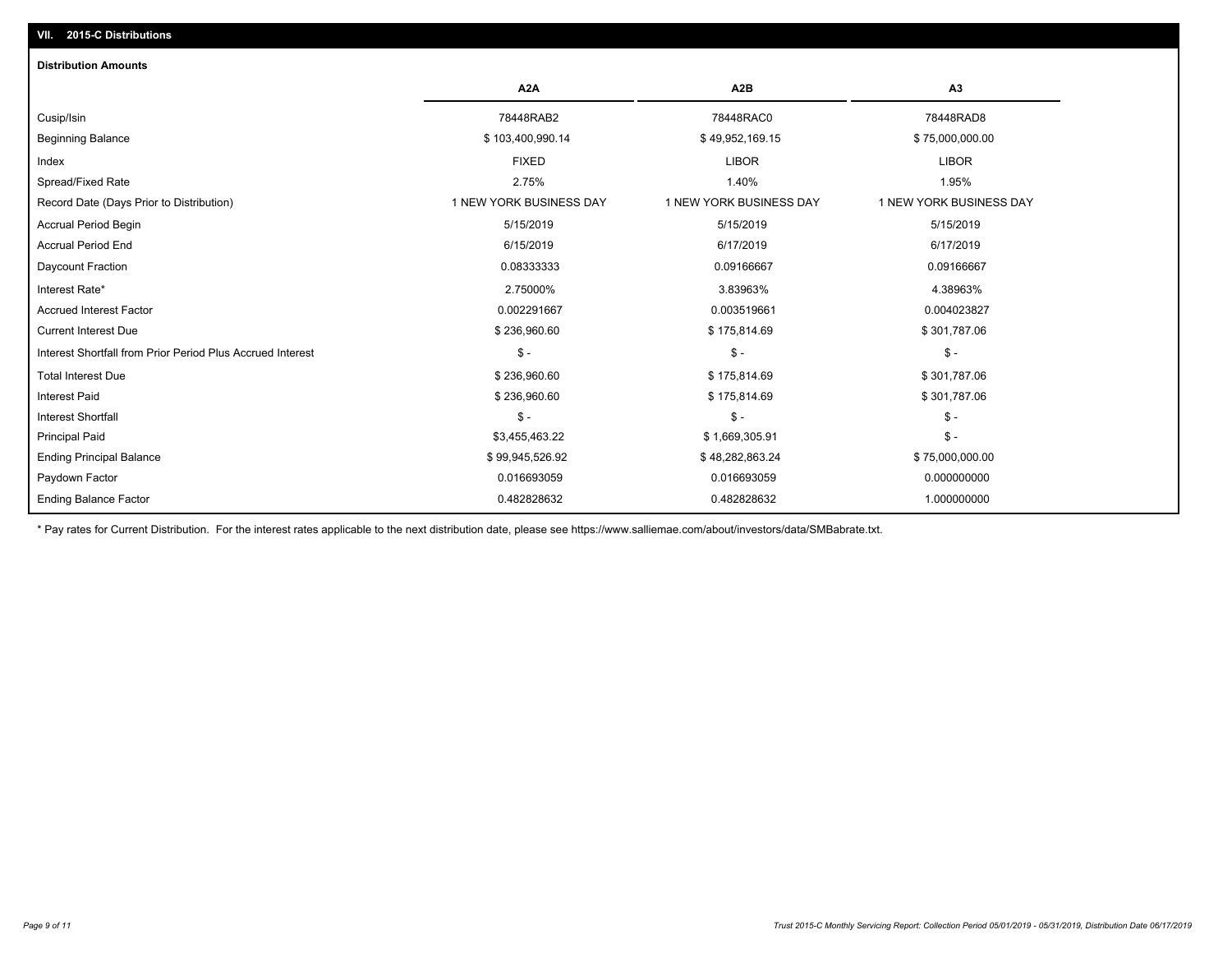| <b>Distribution Amounts</b>                                |                         |                         |
|------------------------------------------------------------|-------------------------|-------------------------|
|                                                            | в                       | C                       |
| Cusip/Isin                                                 | 78448RAE6               | 78448RAF3               |
| <b>Beginning Balance</b>                                   | \$70,000,000.00         | \$50,000,000.00         |
| Index                                                      | <b>FIXED</b>            | <b>FIXED</b>            |
| Spread/Fixed Rate                                          | 3.50%                   | 4.50%                   |
| Record Date (Days Prior to Distribution)                   | 1 NEW YORK BUSINESS DAY | 1 NEW YORK BUSINESS DAY |
| <b>Accrual Period Begin</b>                                | 5/15/2019               | 5/15/2019               |
| <b>Accrual Period End</b>                                  | 6/15/2019               | 6/15/2019               |
| Daycount Fraction                                          | 0.08333333              | 0.08333333              |
| Interest Rate*                                             | 3.50000%                | 4.50000%                |
| <b>Accrued Interest Factor</b>                             | 0.002916667             | 0.003750000             |
| <b>Current Interest Due</b>                                | \$204,166.67            | \$187,500.00            |
| Interest Shortfall from Prior Period Plus Accrued Interest | $\mathsf{\$}$ -         | $\mathsf{\$}$ -         |
| <b>Total Interest Due</b>                                  | \$204,166.67            | \$187,500.00            |
| <b>Interest Paid</b>                                       | \$204,166.67            | \$187,500.00            |
| <b>Interest Shortfall</b>                                  | $\mathsf{\$}$ -         | $\mathsf{\$}$ -         |
| <b>Principal Paid</b>                                      | $\mathsf{\$}$ -         | $$ -$                   |
| <b>Ending Principal Balance</b>                            | \$70,000,000.00         | \$50,000,000.00         |
| Paydown Factor                                             | 0.000000000             | 0.000000000             |
| <b>Ending Balance Factor</b>                               | 1.000000000             | 1.000000000             |

\* Pay rates for Current Distribution. For the interest rates applicable to the next distribution date, please see https://www.salliemae.com/about/investors/data/SMBabrate.txt.

**VII. 2015-C Distributions**